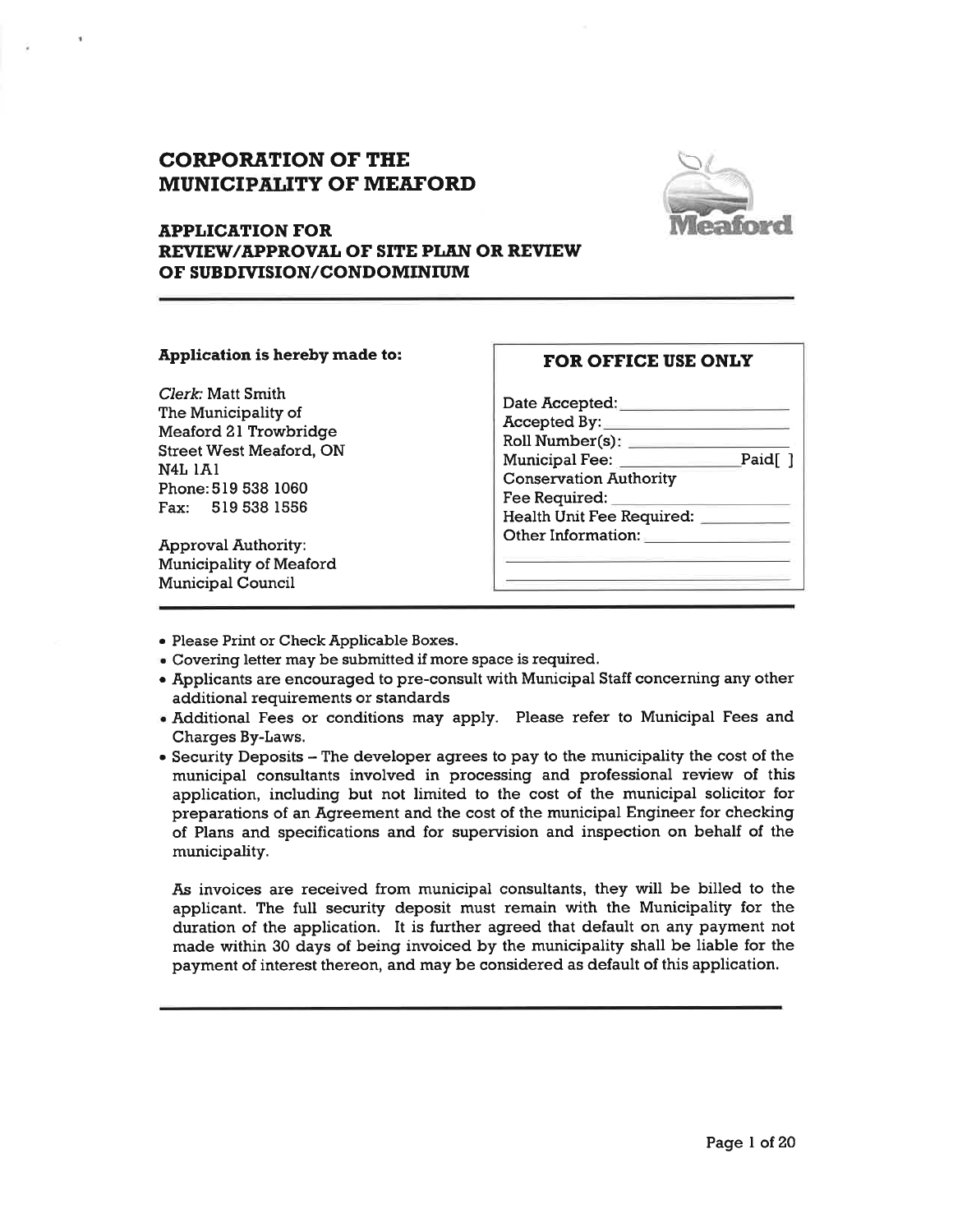|                                     | Security                                                                |                       |  |
|-------------------------------------|-------------------------------------------------------------------------|-----------------------|--|
| Service                             | Deposit                                                                 | Fee                   |  |
| <b>Development/Site Plan Review</b> |                                                                         |                       |  |
| Major                               |                                                                         | <b>Scale Specific</b> |  |
|                                     |                                                                         | Calculation (as       |  |
|                                     |                                                                         | per Appendix A        |  |
| Minor                               |                                                                         | to fee by-law)        |  |
| <b>Development Agreements</b>       |                                                                         |                       |  |
| <b>Pre-Servicing Agreement</b>      | \$2,500.00                                                              | \$1,450.00            |  |
| <b>Pre-Development Agreement</b>    | \$2,500.00                                                              | \$1,450.00            |  |
| Subdivision/Development             |                                                                         |                       |  |
| Agreement                           | \$5,000.00                                                              | \$10,000.00           |  |
| <b>Site Plan Agreements</b>         |                                                                         |                       |  |
| Major                               | \$5,000.00                                                              | \$10,000.00           |  |
| Minor                               | \$1000.00                                                               | \$1,450.00            |  |
| <b>Site Plan Agreement</b>          |                                                                         |                       |  |
| <b>Amendments</b>                   |                                                                         |                       |  |
| Major                               | \$1,000.00                                                              | \$700.00              |  |
| Minor                               | n/a                                                                     | n/a                   |  |
| <b>Works Fee Deposit</b>            |                                                                         |                       |  |
| Minor                               | \$5,000.00                                                              |                       |  |
| Major                               | \$10,000.00                                                             |                       |  |
|                                     |                                                                         | Calculated based      |  |
| <b>Works Fee Balance</b>            | on costs of works                                                       |                       |  |
| <b>Modifications</b>                | 50% of initial agreement fee and<br><b>Security Deposit if Required</b> |                       |  |

| Development               |   | Site Plan Approval        |    |  |
|---------------------------|---|---------------------------|----|--|
| Review Fee                | S | Review Fee<br>\$          |    |  |
| <b>Agreement Fee</b>      | S | <b>Agreement Fee</b>      | \$ |  |
| <b>Agreement Security</b> | S | <b>Agreement Security</b> | S  |  |
| <b>Works Fee Deposit</b>  | S | <b>Works Fee Deposit</b>  | S  |  |

### PART A APPLICANT INFORMATION

l) (a) Registered Owner's Name(s): 29 Sykes Street N Inc. Address 29 Svkes Street North. Meaford. ON Postal Code N4L 1V9 Email \_\_\_ jeremy@creedcapital.ca\_\_\_ Phone Work Ext. Fax Cell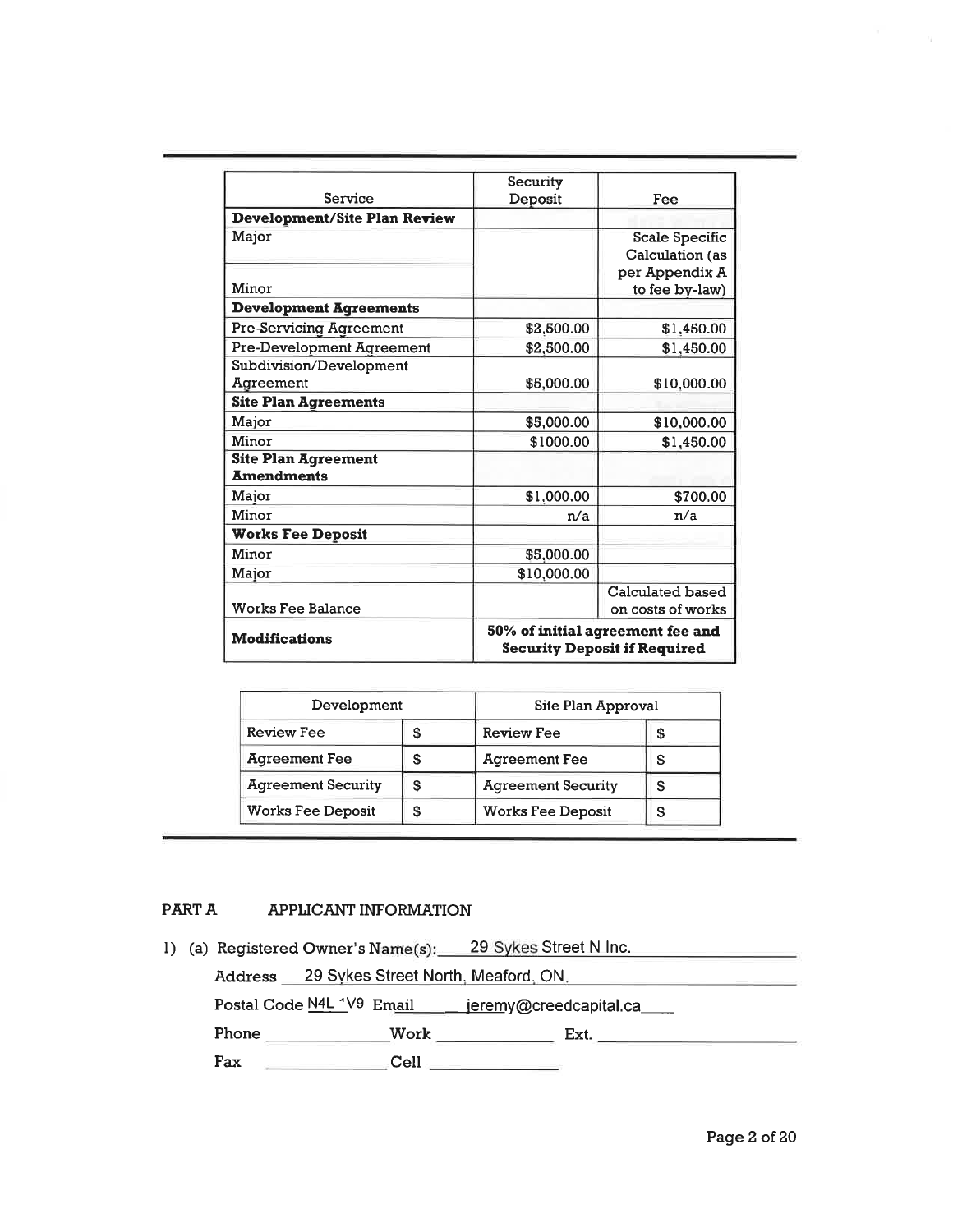|                | Postal Code Email _________                                                                                                                                                                                                                                                                                                                              |
|----------------|----------------------------------------------------------------------------------------------------------------------------------------------------------------------------------------------------------------------------------------------------------------------------------------------------------------------------------------------------------|
|                |                                                                                                                                                                                                                                                                                                                                                          |
| Fax            | $\begin{picture}(18,17) \put(0,0){\line(1,0){10}} \put(1,0){\line(1,0){10}} \put(1,0){\line(1,0){10}} \put(1,0){\line(1,0){10}} \put(1,0){\line(1,0){10}} \put(1,0){\line(1,0){10}} \put(1,0){\line(1,0){10}} \put(1,0){\line(1,0){10}} \put(1,0){\line(1,0){10}} \put(1,0){\line(1,0){10}} \put(1,0){\line(1,0){10}} \put(1,0){\line(1,0){10}} \put(1,$ |
|                | Applicant's Relationship to Subject Lands:                                                                                                                                                                                                                                                                                                               |
|                | Registered Property Owner                                                                                                                                                                                                                                                                                                                                |
|                | Holder of Option to Purchase Subject Lands                                                                                                                                                                                                                                                                                                               |
|                | Signing Officer of Corporation                                                                                                                                                                                                                                                                                                                           |
|                |                                                                                                                                                                                                                                                                                                                                                          |
|                |                                                                                                                                                                                                                                                                                                                                                          |
|                |                                                                                                                                                                                                                                                                                                                                                          |
|                | (c) Authorized Agent's Name(s) Pascuzzo Planning Inc. - Andrew Pascuzzo                                                                                                                                                                                                                                                                                  |
|                | Address 173 Ste Marie Street, Collingwood, ON. L9Y 3K4                                                                                                                                                                                                                                                                                                   |
|                |                                                                                                                                                                                                                                                                                                                                                          |
|                |                                                                                                                                                                                                                                                                                                                                                          |
| Fax            | $\underbrace{\hspace{2.5cm}}\hspace{2.5cm}\text{Cell}\hspace{2.5cm}\underline{\hspace{2.5cm}}$                                                                                                                                                                                                                                                           |
|                |                                                                                                                                                                                                                                                                                                                                                          |
|                |                                                                                                                                                                                                                                                                                                                                                          |
|                | (d) Send all correspondence to: (Choose One) - $\Box$ Applicant $\Box$ Agent                                                                                                                                                                                                                                                                             |
|                |                                                                                                                                                                                                                                                                                                                                                          |
| PART B         | PROPERTY INFORMATION                                                                                                                                                                                                                                                                                                                                     |
|                | 2) Subject Land (the entire parcel prior to severance)                                                                                                                                                                                                                                                                                                   |
|                | Municipal Address 29 Skyes Street North                                                                                                                                                                                                                                                                                                                  |
|                | Former Township: $\Box$ St. Vincent $\Box$ Sydenham $\Box$ Town of Meaford                                                                                                                                                                                                                                                                               |
|                |                                                                                                                                                                                                                                                                                                                                                          |
|                | Legal Description: Lot _______Concession _________Registered Plan 309                                                                                                                                                                                                                                                                                    |
|                | Part(s) entertainment of Lot(s) 1134 and 1135                                                                                                                                                                                                                                                                                                            |
|                | Date lands were acquired by current owner(s) 2021                                                                                                                                                                                                                                                                                                        |
|                |                                                                                                                                                                                                                                                                                                                                                          |
| 3) Description | (a) Description of the Entire Property (in metric units)                                                                                                                                                                                                                                                                                                 |

4) What is the current planning status?

 $\epsilon$  ,  $\epsilon$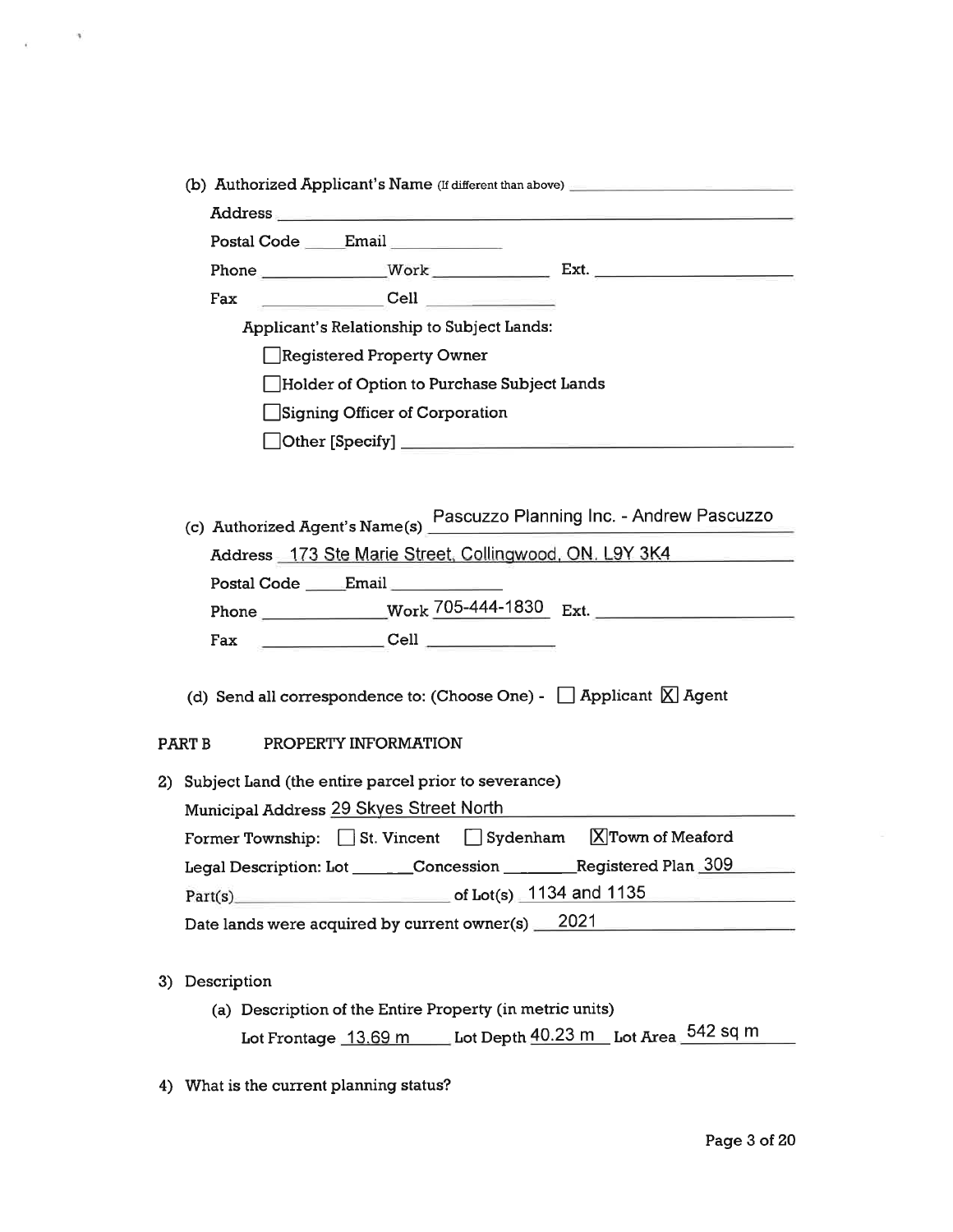



- 6) Please indicate whether any of the following environmental constraints apply to
	- the subject land:

s)

Wetlands Floodplains Streams, ravines and lakes lwater Resources lWooded Areas and Forest Management  $\Box$ Fisheries, Wildlife and Environment

f]Niagara Escarpment Plan lHeritage Resources lspecialty Crop Lands IANSI's lAggregate Resources Thin Overburden (Karst) Solid Waste Management Sewage Treatment Plant

7) Indicate the Type of Road Access: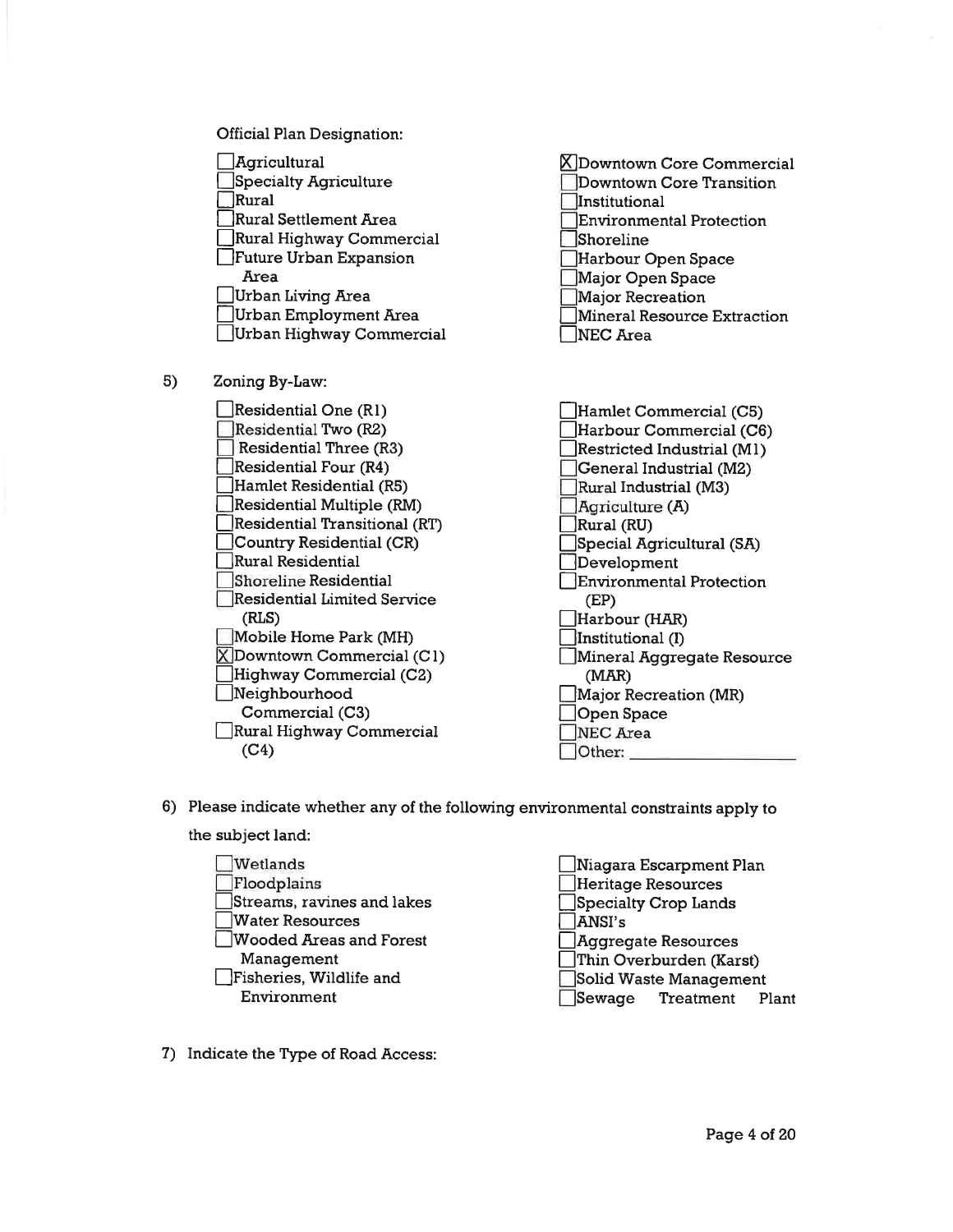| Provincial Highway Access |  |  |
|---------------------------|--|--|
|---------------------------|--|--|

 $\Box$  County Road

- $[X]$  Open and Maintained Municipal Road Allowance
- I Non-maintained/Seasonally Maintained Municipal Road Allowance
- $\Box$  Private Right-of-Way
- $\Box$  Water Access (Not Supported by the Municipality of Meaford)
- 8) If access to the subject land is by water only, what are the parking and docking facilities at the site and what is the approximate distance of these facilities from the subject land to the nearest public road?

# (Not Supported by the Municipality of Meaford)

9) Indicate the Applicable Water Supply and Sewage Disposal

|    |                       | Existing | Proposed |
|----|-----------------------|----------|----------|
|    | 1. Municipal Water    |          |          |
|    | 2. Communal Water     |          |          |
|    | 3. Private Well       |          |          |
|    | 4. Municipal Sewers   | ΧI       | IX I     |
|    | 5. Communal Sewers    |          |          |
| 6. | <b>Private Septic</b> |          |          |

Does this application permit development on privately owned and operated individual or communal septic systems, and if so, would more than 4500 litres of effluent a day be produced as a result of the development being completed?  $Yes \Box No \Box N/A \Box$ 

If yes, you MUST provide a Serwicing Options Report and a Hydrogeological Report.

l0) Storm Water Management

(a) Describe any alterations proposed for grading, drainage and storm water management purposes (use site plan where appropriate):

|           | Existing | Proposed |
|-----------|----------|----------|
| l. Sewers | 冈        | 冈        |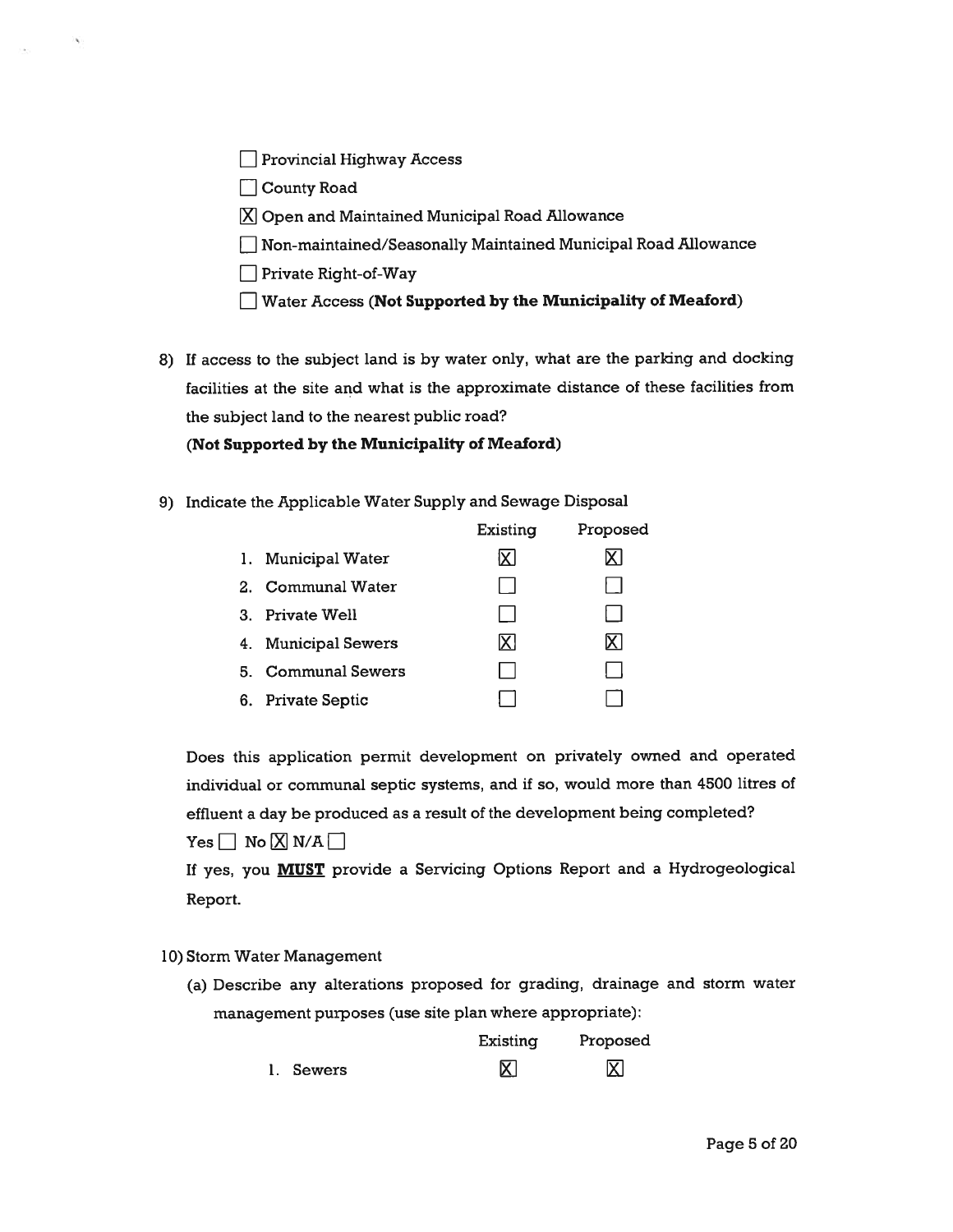| 2. Ditches         |  |
|--------------------|--|
| 3. Swales          |  |
| 4. Other (specify) |  |

(b) Indicate the type of drainage for the property:

|  | See Stormwater Management Report |
|--|----------------------------------|
|--|----------------------------------|

II) Describe the existing use and how long the existing use has continued.

Commercial hardware store on first floor

Residential apartments on 2nd and 3rd floors

l2) Mortgages, Restrictions, Covenants, Etc.

(a) Names and addresses of all mortgages, holders of charges or other encumbrances with respect to the subject lands:

- (b) Is there an approved Site Plan and/or a Site Plan Control Agreement in effect on any portion of the subject lands? Yes  $\Box$  No  $\Box$ If yes, has an amendment to the Site Plan and/or Agreement been applied for? Yes  $\Box$  No  $\Box$  Concurrent ZBLA / Site Plan Application(s)
- (c) Are there any easements, right-of-way, restrictions, covenants, or other agreements applicable to the subject lands? (If yes, describe what they are, indicate on drawing if applicable and include Site Plan and/or Agreement if applicable)

 $\overline{\phantom{a}}$  Yes, gas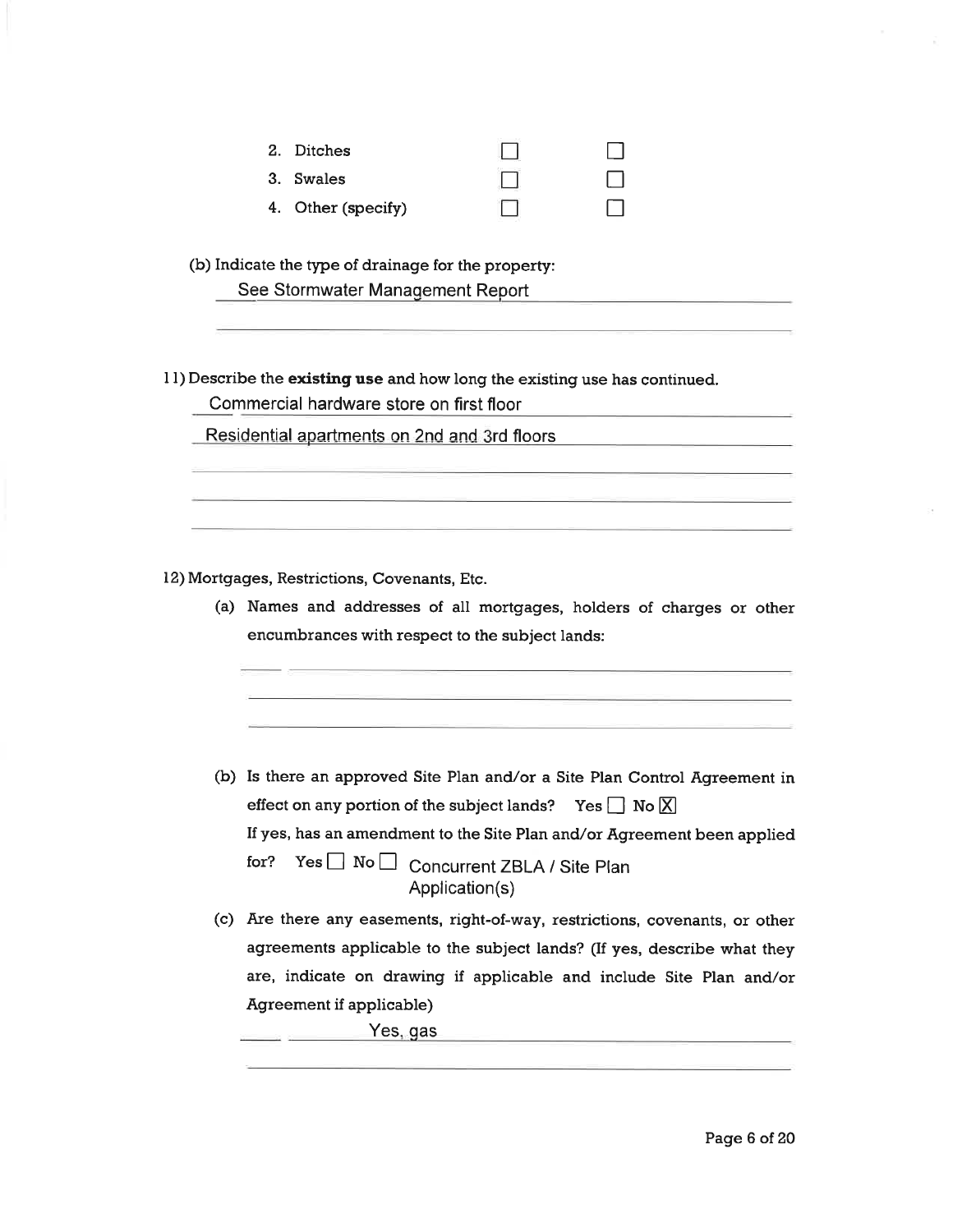l3) Other Related Planning Applications

Has the owner or applicant made application for any of the following, either on or within 120 meters of the subject lands?

| <b>Official Plan Amendment</b>                |
|-----------------------------------------------|
| Plan of Subdivision                           |
| $\vert$ Site Plan Control                     |
| $\chi$ Zoning By-Law Amendment                |
| Consent (Severance)                           |
| Niagara Escarpment Development Control Permit |
| Minister's Zoning Order                       |
|                                               |

Indicate the following information for each applicable application:

| Application File Number:_____ ______________ |  |
|----------------------------------------------|--|
|                                              |  |
|                                              |  |
|                                              |  |
|                                              |  |
|                                              |  |
|                                              |  |

### l4) Abutting and Nearby Lands

(a) Interest in abutting lands - Does the owner or applicant of the subject lands own or have legal interest in any lands abutting the subject lands? If yes, describe the interest.

No

(b) Describe the present use on all properties abutting the subject lands. North: Commercial

East: Municipal Parking Lot

South: Commercial, Town Library

West: SYkes Street, Commercial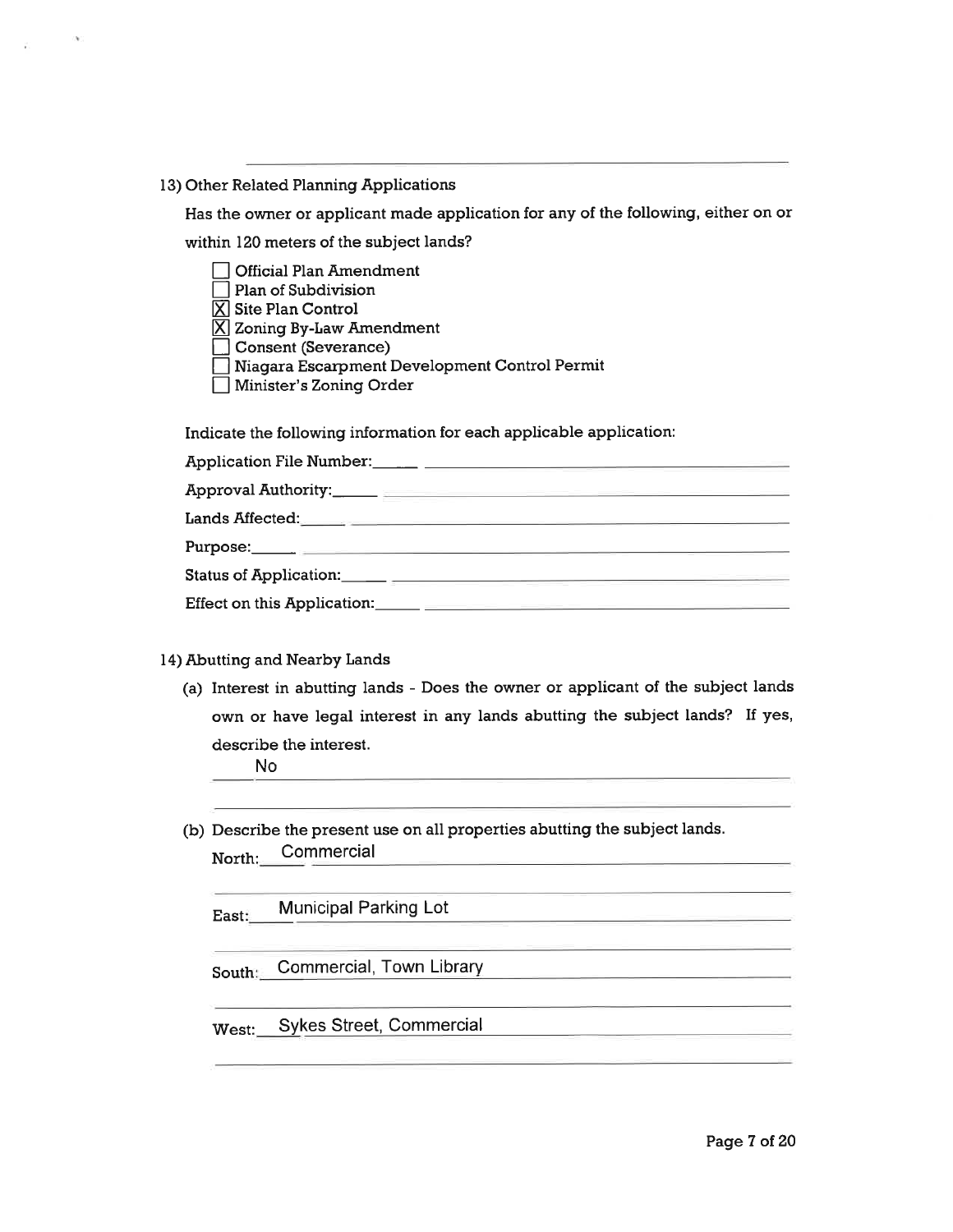15) Agricultural Property History on the subject parcel

(a) What type of farming has been conducted?

 $\Box$ Beet  $\Box$ Dairy  $\Box$ Swine !Poultry  $\Box$ Sheep lCash Crop  $\Box$  Other (describe) Describe in detail the size, age and feed type used for the type of farming that is conducted: (b) How long have you owned the farm? (c) Are you actively farming the land (or  $-$  do you have the land farmed under your supervision)?  $\Box$ Yes – For how long?  $\Box$ No - When did you stop farming? For what reason did you stop farming? (d) Area of total farm holding: (e) Number of tillable acres: (f) Do you own any other farm properties?  $\Box$  Yes  $\Box$  No If yes, indicate: Lot Concession: Former Township  $\overline{\phantom{a}}$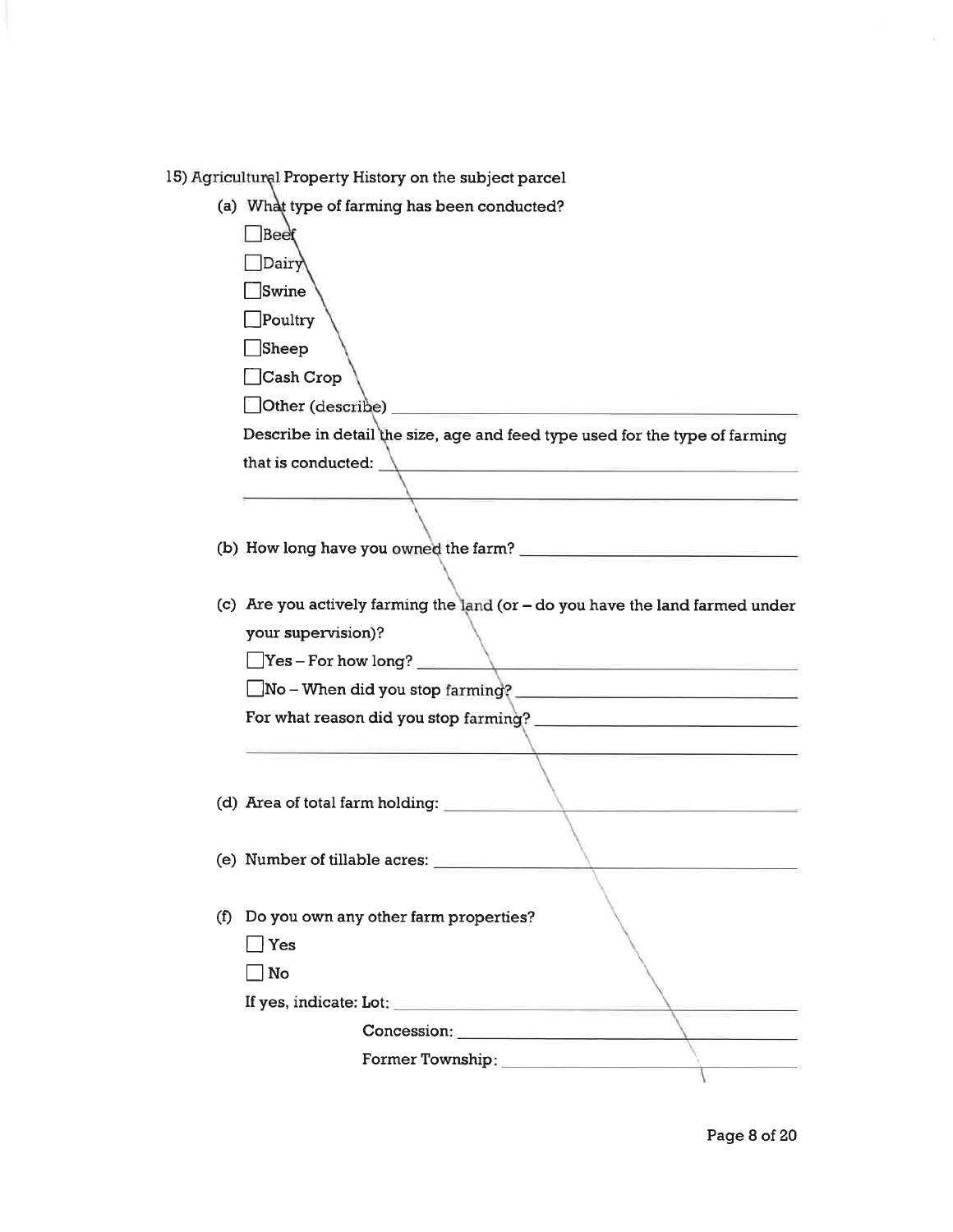| Total Acres: Total Acres:                                                                              |
|--------------------------------------------------------------------------------------------------------|
| (g) Do you rent any other land for farming purposes?                                                   |
| $\exists$ Yes                                                                                          |
| $N_Q$                                                                                                  |
|                                                                                                        |
| Concession:                                                                                            |
|                                                                                                        |
|                                                                                                        |
|                                                                                                        |
| (h) Is there a barn on the subject property?                                                           |
| $Yes \Box No \Box$                                                                                     |
|                                                                                                        |
| Please indicate the condition of the barn.                                                             |
|                                                                                                        |
|                                                                                                        |
| How big is the barn?                                                                                   |
|                                                                                                        |
| What is the present use of the barn? $\sum$                                                            |
|                                                                                                        |
|                                                                                                        |
| What is the capacity of the barn, in terms of livestock? _______________________                       |
|                                                                                                        |
| (i) Indicate the manure storage facilities on the subject lands                                        |
|                                                                                                        |
| $\Box$ Storage already exists<br>No storage required (manure/material is stored for less than 14 days) |
|                                                                                                        |
| Liquid                                                                                                 |
| inside, underneath slatted floor                                                                       |
| outside, with permanent, tight fitting cover                                                           |
| (treated manure/material) outside, no cover<br>outside, with a permanent floating cover                |
| outside, no cover, straight-walled storage                                                             |
| outside, roof but with open sides                                                                      |
|                                                                                                        |
|                                                                                                        |

 $\alpha$   $\sim$   $^{-3}$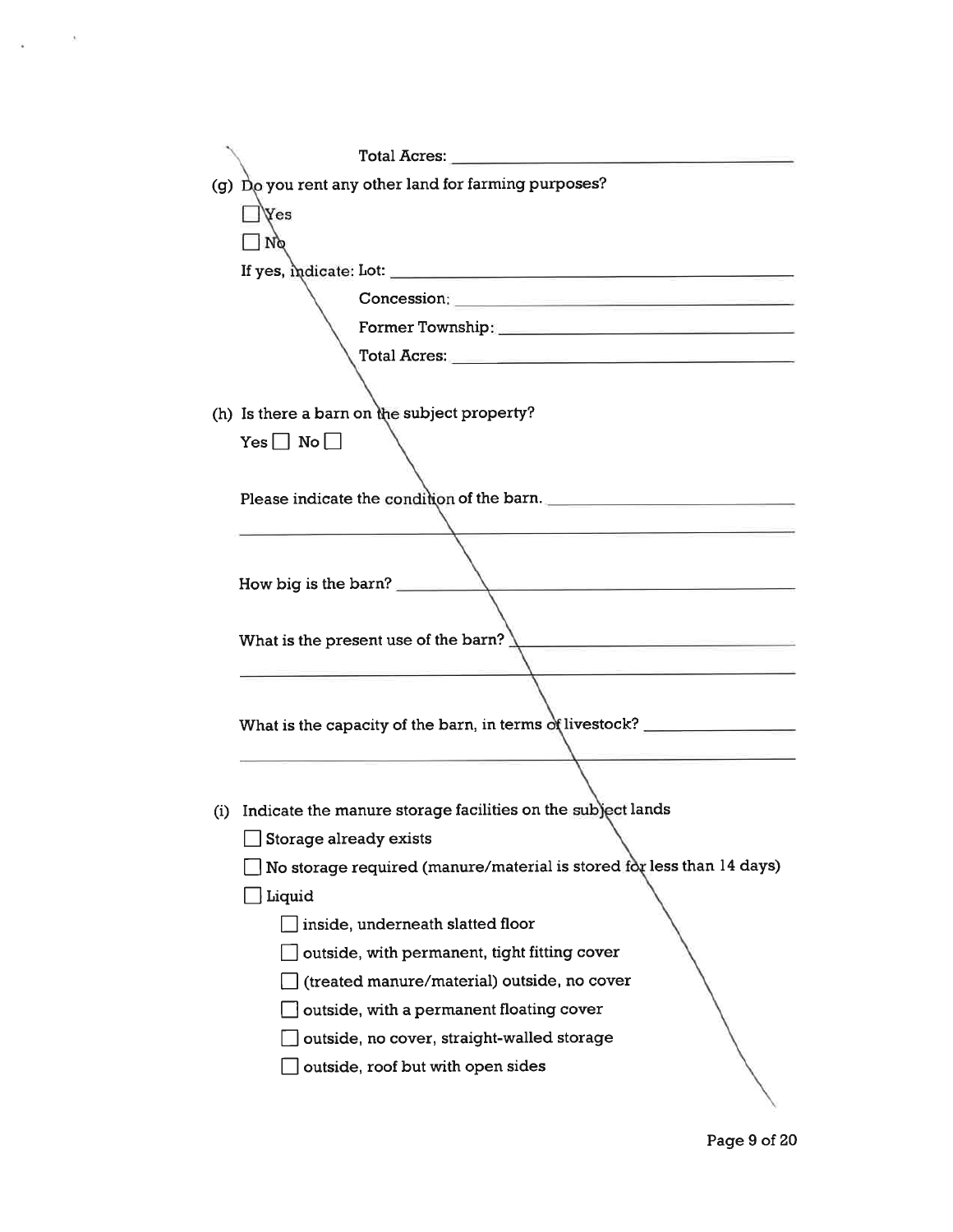outside, no cover, sloped-sided storage  $S$ ol $d$  $\Box$  inside, bedded pack  $\Box$  outside, covered  $\Box$  outside, no cover, >= 30% DM  $\Box$  outside, no cover, 18-30% DM, with covered liquid runoff storage  $\Box$  outside, no cover, 18-30% DM, with uncovered liquid runoff storage

(j) Are there any barms on other properties within  $1000$  meters (3,280 ft) of the subject lands?  $Yes \Box No \Box$ 

If the answer is yes, these barns and distances to the subject property must be shown on the sketch. The following questions must be answered for each property containing a barn regardless of current use.

(k) What type of farming has been conducted on this other property?

- (I) Indicate the number of tillable acres on other property:
- (m) How big is the barn ?
- (n) Capacity of barn in terms of livestock:
- (o) Manure Storage facilities on other property (see storage listed in question (i) above)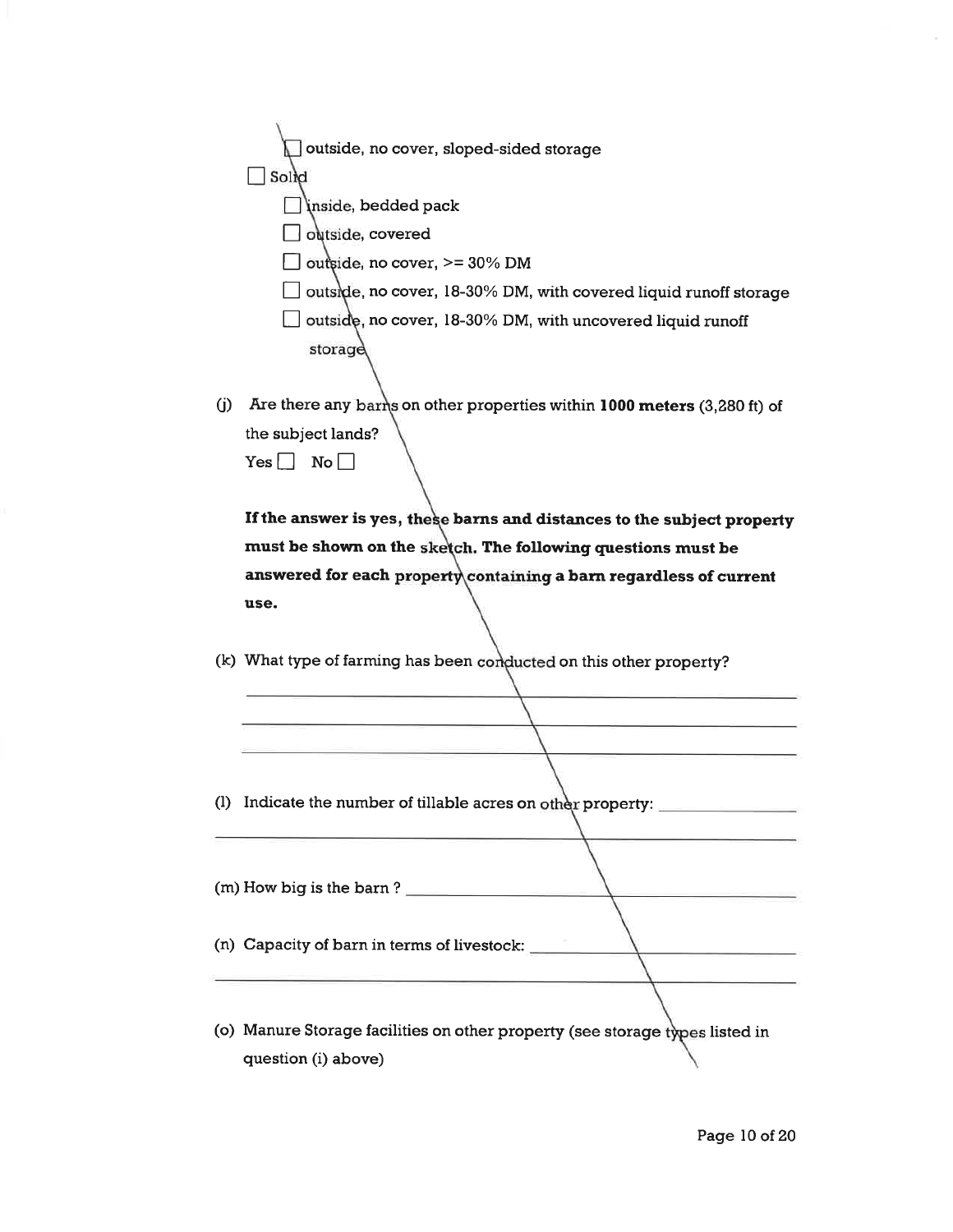Additional information will be required for Minimum Distance Separation (MDS) calculations - please discuss this with Planning Staff prior to submitting your application.

PARTC PROPOSAL

l6) Describe the nature and extent of proposed use of the subject lands.

4 storey hotel (20 rooms, roof top pool, change rooms)

Restaurant

-

Retail shop

l7) Describe the reasons for the application(s)

To increase the maximum permitted height from 11 m to 16.5 m

To enter into a site plan agreement with the Town

l8) Describe the timing of the proposed development, including phasing

Approvals Spring 2022

Construction commences Summer 2022

Opening Summer 2023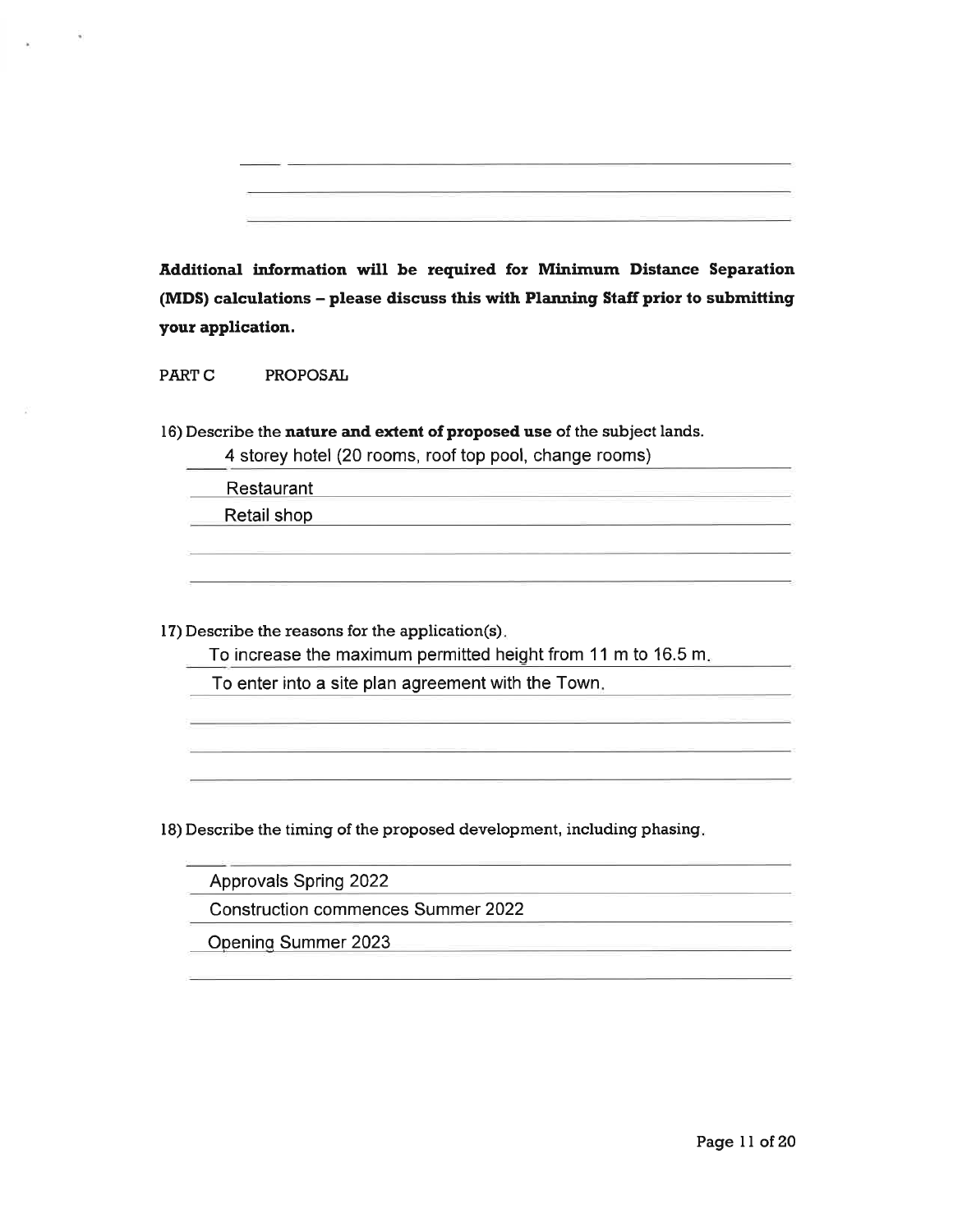# l9) Please complete the following table

| Proposed Uses                       | Number of<br>Residential<br>Units | Number of Lots/Blocks<br>(as labeled on plan)<br>Lots | <b>Blocks</b> | Area in<br>Hectares | Density<br>Proposed<br>(Specify<br>units per<br>hectare) | Bedroom<br>Count<br>(Specify by<br>number of<br>residential<br>units) | Floor<br>Coverage<br>(m2) | Parking<br>Provided |
|-------------------------------------|-----------------------------------|-------------------------------------------------------|---------------|---------------------|----------------------------------------------------------|-----------------------------------------------------------------------|---------------------------|---------------------|
| <b>RESIDENTIAL</b>                  |                                   |                                                       |               |                     |                                                          |                                                                       |                           |                     |
| Detached<br>Dwellings               |                                   |                                                       |               |                     |                                                          |                                                                       |                           |                     |
| Semi-detached<br>dwellings          |                                   |                                                       |               |                     |                                                          |                                                                       |                           |                     |
| Row,<br>Townhouse                   |                                   |                                                       |               |                     |                                                          |                                                                       |                           |                     |
| Apartments                          |                                   |                                                       |               |                     |                                                          |                                                                       |                           |                     |
| Other                               |                                   |                                                       |               |                     |                                                          |                                                                       |                           |                     |
| <b>NON</b><br><b>RESIDENTIAL</b>    |                                   |                                                       |               |                     |                                                          |                                                                       |                           |                     |
| Neighbourhood<br>Commercial         | n/a                               |                                                       |               |                     | n/a                                                      | n/a                                                                   |                           |                     |
| Other<br>Commercial<br><b>HOTEL</b> | n/a                               |                                                       |               |                     | n/a                                                      | n/a                                                                   | 1435 sq m                 | $\mathbf 0$         |
| Industrial                          | n/a                               |                                                       |               |                     | n/a                                                      | n/a                                                                   |                           |                     |
| Parkland<br>Dedication              | n/a                               |                                                       |               |                     | n/a                                                      | n/a                                                                   |                           |                     |
| Open Space<br>and Hazard<br>Lands   | n/a                               |                                                       |               |                     | n/a                                                      | n/a                                                                   |                           |                     |
| Institutional<br>(Specify)          | n/a                               |                                                       |               |                     | n/a                                                      | n/a                                                                   |                           |                     |
| Road<br>Allowances                  | n/a                               |                                                       |               |                     | n/a                                                      | $\mathtt{n}/\mathtt{a}$                                               |                           |                     |
| Other (Specify)                     | n/a                               |                                                       |               |                     | n/a                                                      | n/a                                                                   |                           |                     |

 $\langle$  m  $\rangle$ 

 $\sim$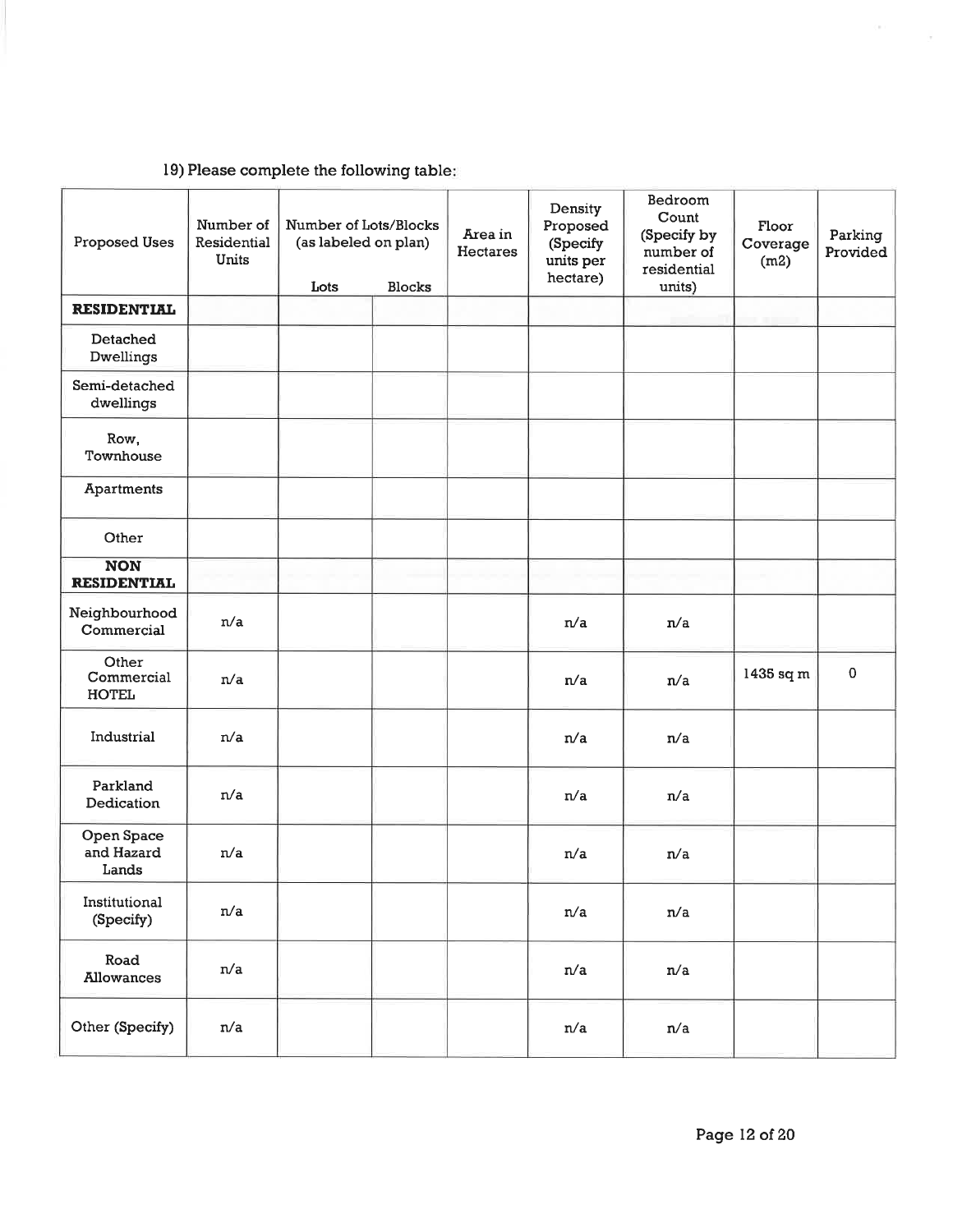20) If the other residential, institutional or other column above has been filled out please explain the use.

 $\sim$  10

 $\langle \Psi \rangle$ 

Provide the following details for all buildings. (Use separate page if necessary)

| <b>Building Type:</b>              |                                                            |                                             |          |          |          |          |
|------------------------------------|------------------------------------------------------------|---------------------------------------------|----------|----------|----------|----------|
|                                    | Existing                                                   | Proposed                                    | Existing | Proposed | Existing | Proposed |
| Date of<br>Construction            | $100 +$<br>years                                           | TBD                                         |          |          |          |          |
| Ground Floor<br>Area $(m^2)$       | 455<br>sq m                                                | 455<br>sq m                                 |          |          |          |          |
| <b>Gross Floor</b><br>Area $(m^2)$ | 736<br>sq m                                                | 1435<br>sq m                                |          |          |          |          |
| Number of<br><b>Stories</b>        | $3 +$<br>basement                                          | $4 +$<br>basement                           |          |          |          |          |
| Width (m)                          | 11.7 m                                                     | 11.7 m                                      |          |          |          |          |
| Length (m)                         | 37.4 m                                                     | 38 m                                        |          |          |          |          |
| Height (m)                         | 13.4 <sub>m</sub>                                          | 16.5 m                                      |          |          |          |          |
| Use                                | Commercial 1<br>on First Floorl<br>Residential<br>Apts - 2 | Hotel - 20<br>rooms<br>Restaurant<br>Retail |          |          |          |          |
| Setback from<br>front lot line (m) | Nil                                                        | Nil                                         |          |          |          |          |
| Setback from<br>rear lot line (m)  | 2.83 m                                                     | 0.2 <sub>m</sub>                            |          |          |          |          |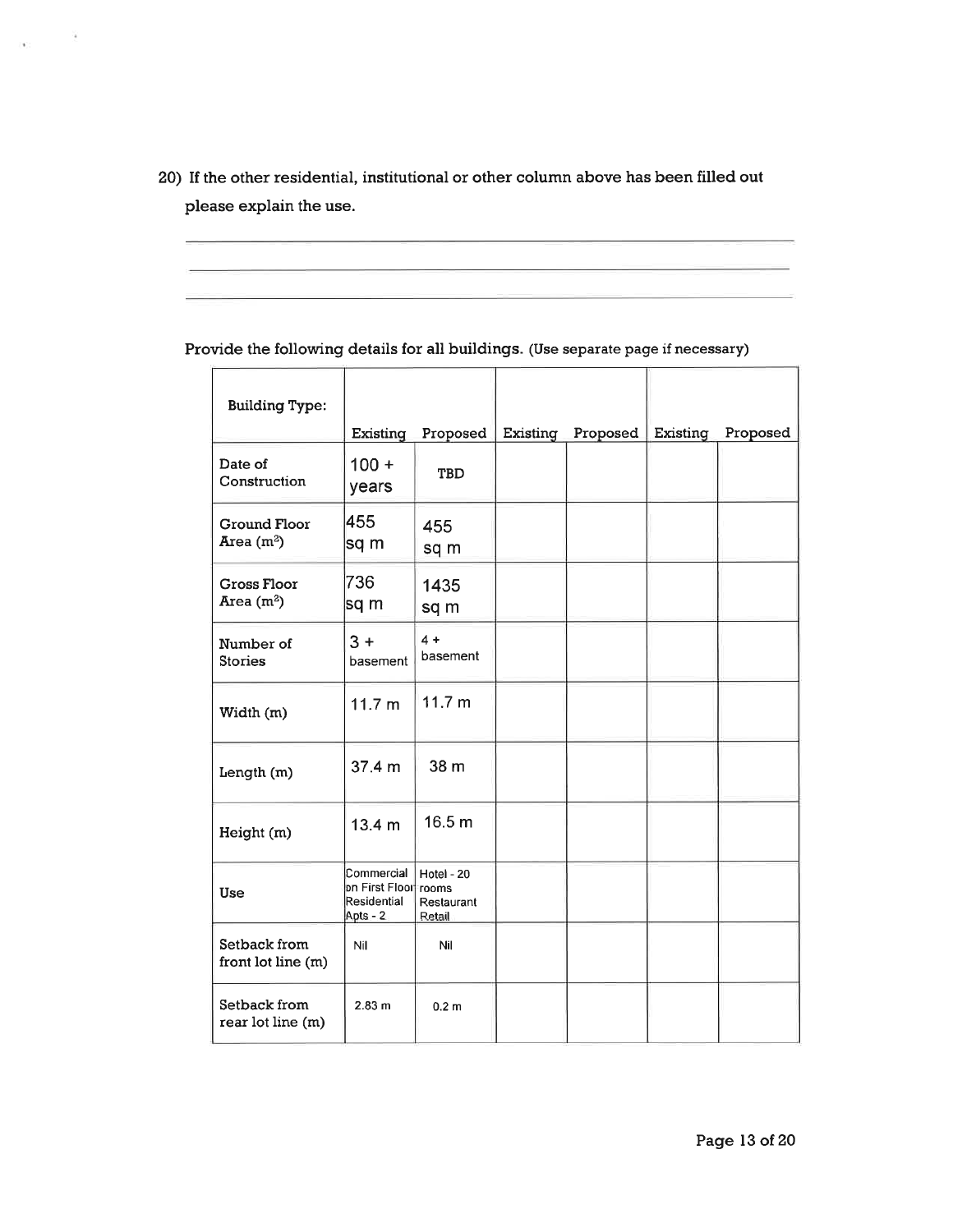| Setback from<br>side lot lines (m) | Nil | Nil |  |  |  |  |
|------------------------------------|-----|-----|--|--|--|--|
|------------------------------------|-----|-----|--|--|--|--|

 $\delta_{\rm{max}}$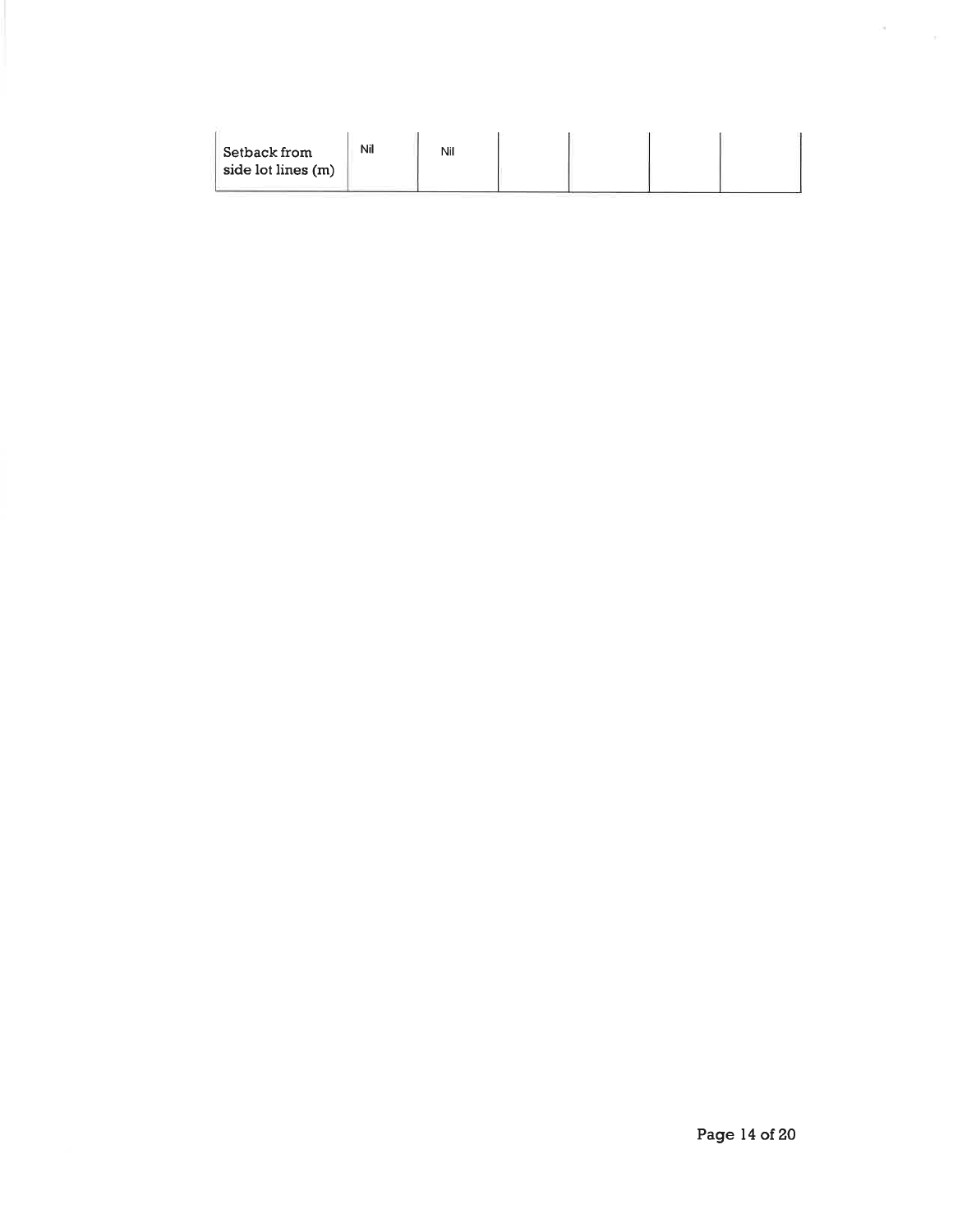#### 2l) Site Plan Requirements

A detailed Site Plan (Drawing) drawn to scale, is required to be submitted together with any Site Plan, Subdivision or Plan of Condominium Review application. The Site Plan must provide sufficient details of the intended development in order to assist in understanding the proposal, including the boundaries and dimensions of the subject land, the size and location of proposed uses, related facilities and all other property information described under Part B. Generally, the following detailed information should be included with the Site Plan.

 $\Box$ Lot Frontage

#### See site plan

- $\begin{tabular}{|c|c|} \hline \quad \quad & \quad \quad & \quad \quad & \quad \quad \\ \hline \quad \quad & \quad \quad & \quad \quad & \quad \quad \\ \hline \quad \quad & \quad \quad & \quad \quad & \quad \quad \\ \hline \quad \quad & \quad \quad & \quad \quad & \quad \quad \\ \hline \quad \quad & \quad \quad & \quad \quad & \quad \quad \\ \hline \quad \quad & \quad \quad & \quad \quad & \quad \quad \\ \hline \quad \quad & \quad \quad & \quad \quad & \quad \quad \\ \hline \end{tabular} \hspace{0.2cm} \begin{tabular}{|c|c|} \hline \quad \quad & \quad \quad & \quad \quad &$ Number and Dimensions of Loading Spaces Location of all Ingress and Egress Points and Dimensions
	- □ Adjacent land uses, buildings and structures
	- □ Adjacent land uses, buildings and structures<br>□ Public Roads, Allowances and Rights-of-Way, including width and proper name, indicating if it is unopened

Number, Dimensions and Surface Treatment of Parking Spaces and Aisles

- name, malealing in its amopened<br>
All Environmental Constraint Areas
- $\Box$  The dimensional constraint to the dimensions including front, side and rear All Buildings and Structures with dimensions including front, side and rear yard setbacks
- $\Box$  Existing and proposed drainage or other storm management facilities Berming/Screening
- Internal Driveways and Lanes including dimensions
- Internal Diveways and Banes mentaing dimensional Landscaped/Grassed Areas including area
- n North Arrow and Scale
- **Notation of wells and septic tanks**
- If access is by the water only, indicate the location of the parking and docking facilities to be used.
- The location of any easements affecting the subject lands

Provide any other Site Plan information considered relevant to the proposal.

Note: Where redevelopment is proposed, any existing building(s) to be

removed should also be shown on the Site Plan.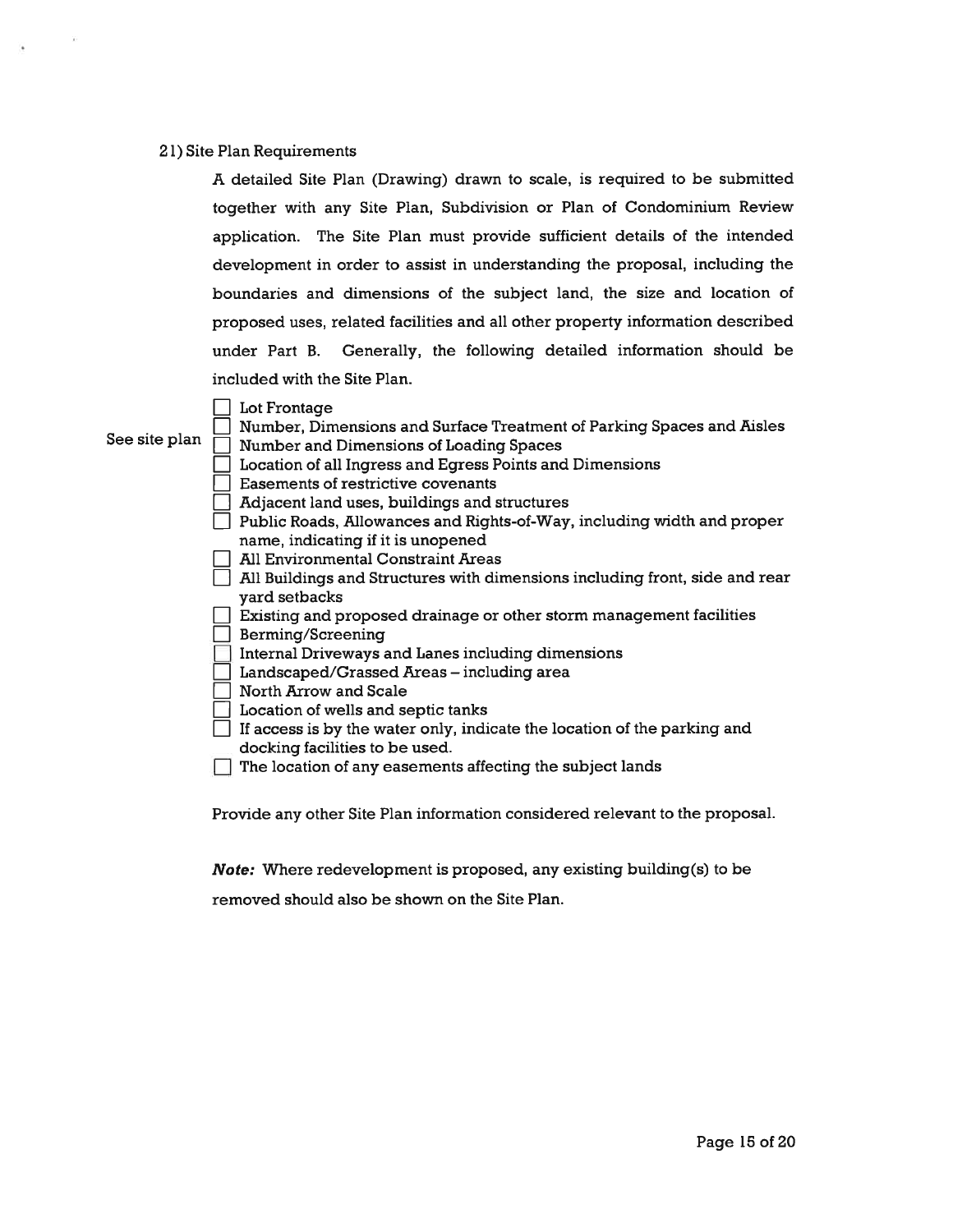22) Additional Supporting Documents

List any supporting documents: (e.9. Environmental Impact Study, Hydrologic Report, Traffic Study, Market Area Study, Aggregate License Report, Storm Water Management Report)

Functional Servicing and Stormwater Management Report

Heritaqe lmpact Studv, Parkinq Study, Planning Justification Report

### PART D STATEMENT OF COMPLIANCE

23) Is this application consistent with the policy statements issued under subsection

3(l) of the Planning Act?

Yes  $\boxtimes$ 

 $No \square$ 

24) Is the subject land within an area of land designated under any provincial plan or

plans?

 $Yes \Box$ 

 $N<sub>o</sub>$   $\overline{X}$ 

If yes, does the application conform to or does not conflict with the applicable provincial plan or plans.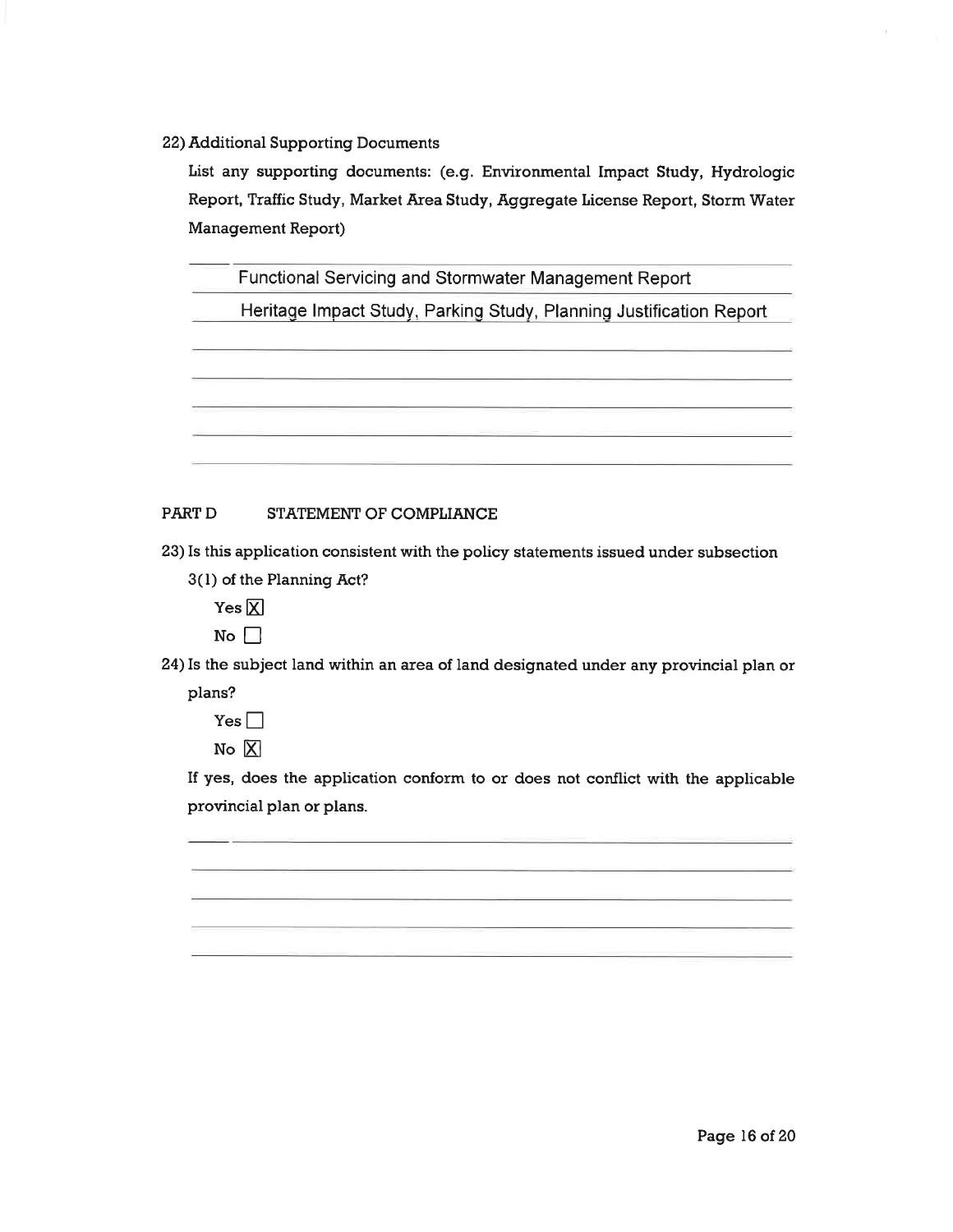#### PART E AUTHORIZATION AND AFFIDAVIT

25) OWNER'S CONSENT (Freedom of Information):

In accordance with the provision of the Planning Act, it is the policy of the Municipality to provide public access to all development applications and supporting documentation. In submitting this development application and supporting documentation l(we), Andrew Pascuzzo

and **Name of Authorized Agent** 

hereby acknowledge the above-noted and provide my/(our) consent, in accordance with the provisions of the Municipal Freedom of Information and Protection of Privacy Act, that the information on this application and any supporting documentation provided by myself, my agents, consultants and solicitors, as well as commenting letters of reports issued by the municipality and other review agencies will be part of the public record and will also be available to the general public.

| elson                                | December 8,2021 |
|--------------------------------------|-----------------|
| <b>Signature of Authorized Agent</b> | date            |
|                                      | 12/08/202       |
| Signature of Witness                 | date            |

#### 26) AUTHORIZATION FOR ACCESS:

| I(We)  |                        | Andrew Pascuzzo                     |               |    |        |  |  |  |  |
|--------|------------------------|-------------------------------------|---------------|----|--------|--|--|--|--|
|        |                        | <del>Name</del> of Authorized Agent |               |    |        |  |  |  |  |
| of the | Town                   | of Collingwood in the               | County        | of | Simcoe |  |  |  |  |
|        | city/town/municipality |                                     | county/region |    |        |  |  |  |  |

hereby permit Municipal Staff and its representatives to enter upon the premises for the purpose of performing inspections of the subject property.

*Andre Recogney* 

December 8, 2021 date

December 8, 202 I

Signature of Witness date date of  $\alpha$  and  $\alpha$  and  $\alpha$  and  $\alpha$  date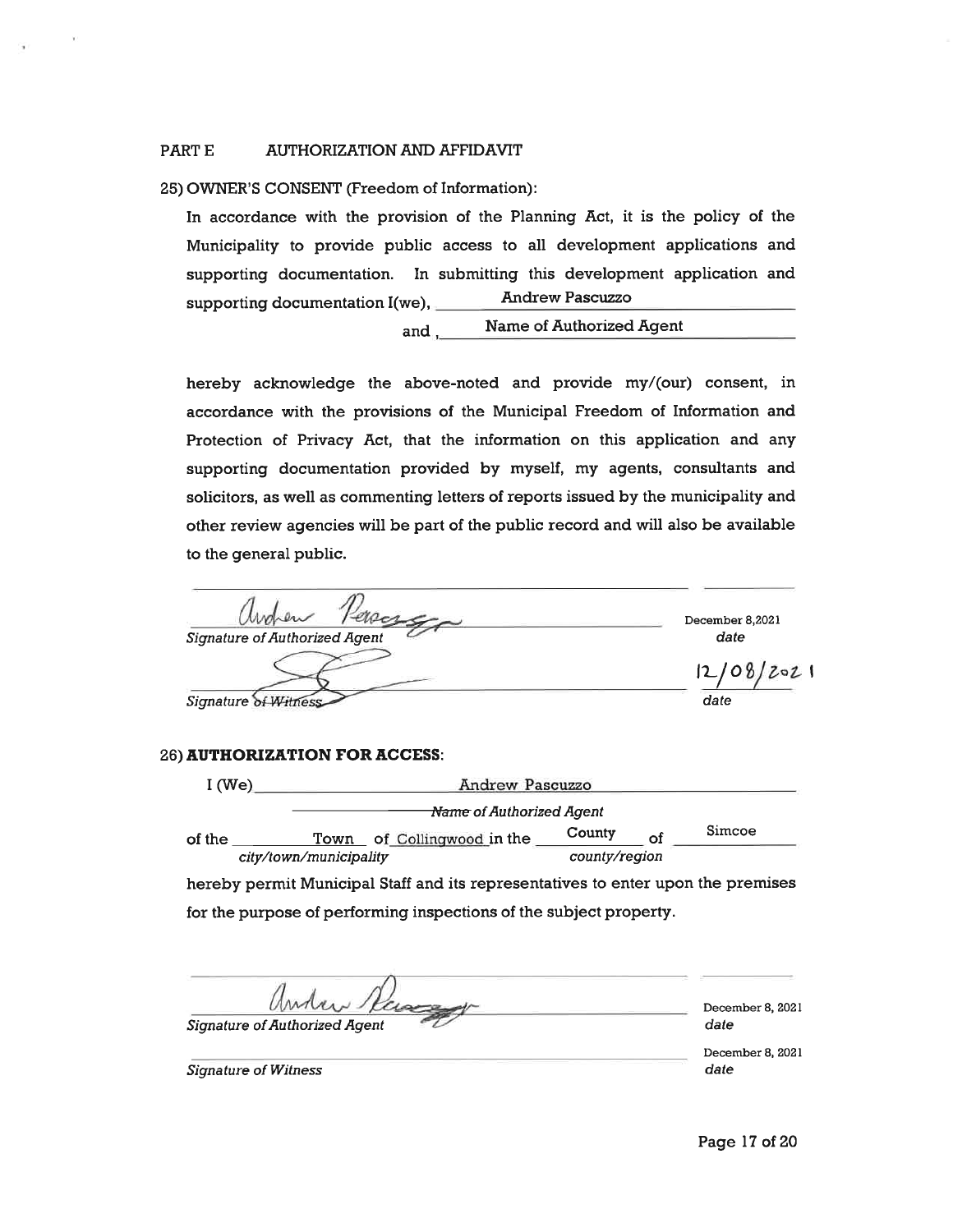#### PREAMBLE

The undersigned hereby applies to the Council of the Municipality of Meaford under Section 34 of the PLANMNC ACT, R.S.O. 1990.

### 27) AUTHORIZATION FOR AGENT/SOLICITOR TO ACT FOR OWNER:

(If the Solemn Declaration is to be completed by other than the registered owner of the subject lands, the owner's written authorization below (or letter of authorization) **must** be completed.)

|                             |                        | I (We) SEE ATTACHED AUTHORIZATION                              |                                                    |  |
|-----------------------------|------------------------|----------------------------------------------------------------|----------------------------------------------------|--|
|                             |                        | Name of Owner(s)                                               |                                                    |  |
|                             |                        |                                                                | of the $of$ $of$ $in$ the $of$ $of$ $of$ $of$ $on$ |  |
|                             | city/town/municipality |                                                                | county/region                                      |  |
|                             |                        |                                                                |                                                    |  |
|                             |                        | property description                                           |                                                    |  |
|                             |                        |                                                                |                                                    |  |
|                             |                        |                                                                | Name(s) of Authorized Agent(s)                     |  |
|                             |                        | to act as my (our) agent for the purposes of this application. |                                                    |  |
| Signature of Owner(s)       |                        |                                                                | Date                                               |  |
| <b>Signature of Witness</b> |                        |                                                                | Date                                               |  |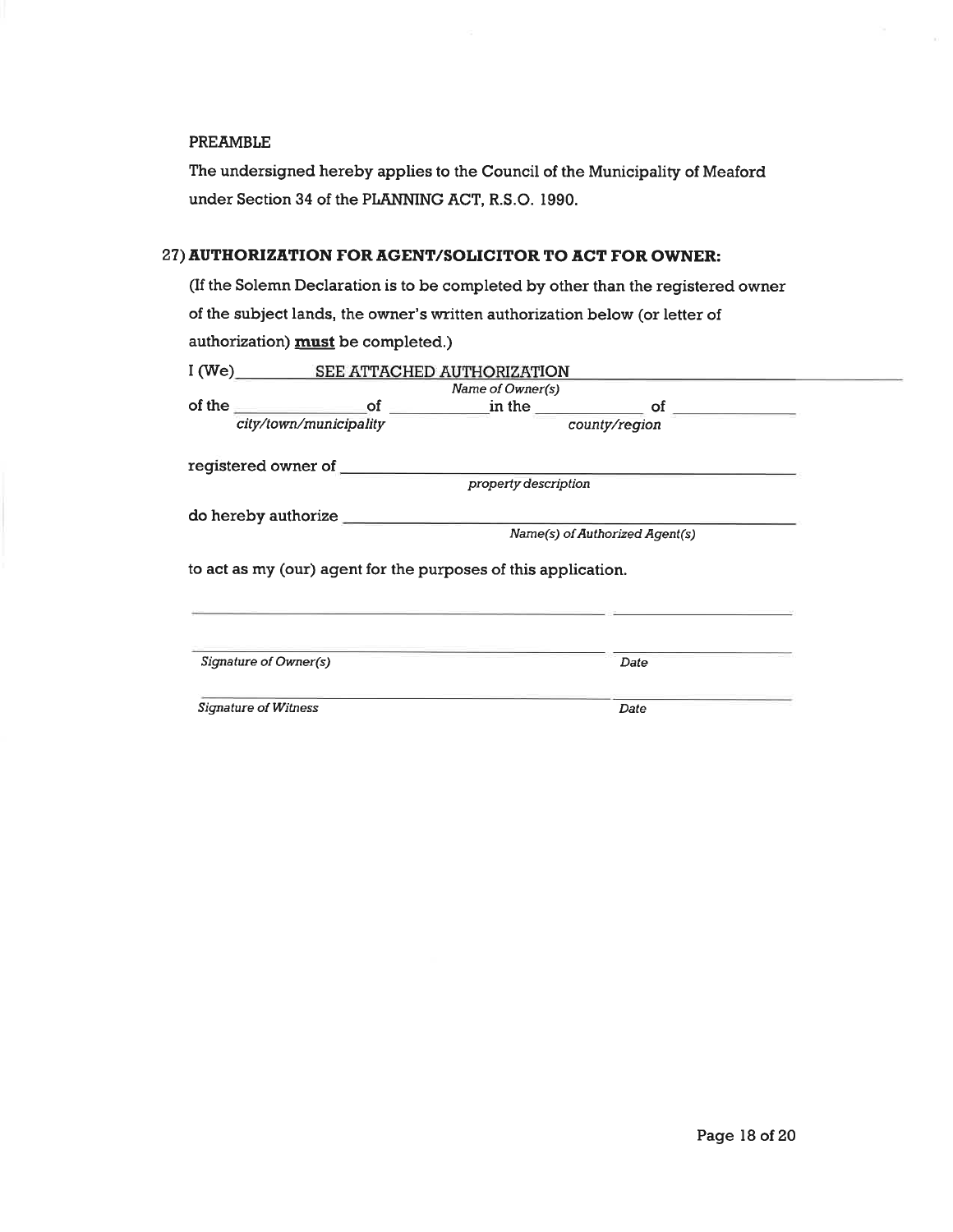#### 28) AFFIDAVIT - COSTS OF APPLICATION - TO BE COMPLETED BY owNER(S) Note: This Alfidavit must be signed in the presence of a Commissioner of Oaths.

| I/ $(We)$ |                        | <b>Andrew Pascuzzo</b>                                                   |               |        |  |
|-----------|------------------------|--------------------------------------------------------------------------|---------------|--------|--|
|           |                        | <b>Name of Authorized Agent</b>                                          |               |        |  |
| of the    | Town                   | of Collingwood in the                                                    | County        | Simcoe |  |
|           | city/town/municipality |                                                                          | county/region |        |  |
|           |                        | hereby acknowledge receiving and reviewing the fee of tariffs related to |               |        |  |

planning matters. I further understand and agree to be bound by the tarrif and specifically agree that I shall pay full cost recovery for any planning matters listed in the fee tariff.

I understand and agree that the Fee and any associated Deposit submitted with this application covers only the anticipated processing cost (i.e. review by the municipality, one Public Meeting and documents, if approved). It is further understood and agreed that any additional costs or requirements, incurred and charged to or by the municipality (i.e. Planning, Legal or Engineering Fees, O.M.B. Hearing Costs, Agreements, Special Studies, other Approvals or Applications, and any other related matters), will be mylour responsibility to pay and/or reimburse the Municipality for same. Failure to pay all associated costs may result in refusal of this application and if not paid forthwith after being invoiced, I agree that such costs shall be added to my municipal tax bill and collected by the Municipality in the same manner such as municipal taxes, or by any other means legally available to the Municipality.

#### DECLARED before me at the

| Collingwood in the<br>Town<br>οf<br>city/town/municipality | Simcoe<br>County<br>οf<br>county/region |
|------------------------------------------------------------|-----------------------------------------|
| December<br>8th<br>this<br>day of<br>20                    | $\mathbf{z}_1$                          |
| Kacusa                                                     | December 8, 2021                        |
| mature of Authorized Agent                                 | Date<br>December 8, 2021                |
| Signature of Commissioner                                  | Date                                    |

Joseph Bruce Hart, a Commissioner, etc.,<br>Province of Ontario, for Baulle Stahr McNabb LLP. Barristers and Solicitors. Expires August 30, 2024

Page  $19$  of  $20$